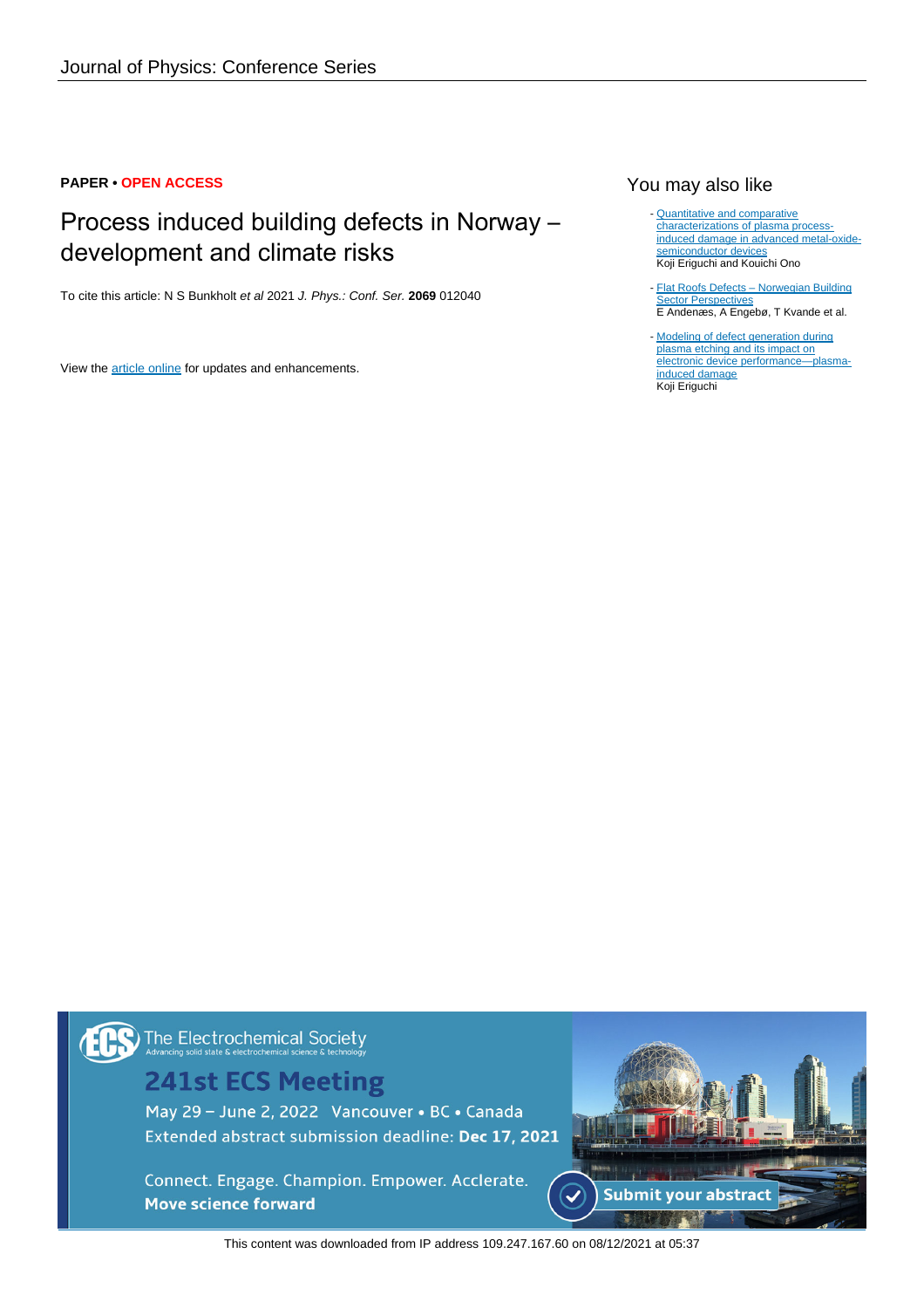Journal of Physics: Conference Series **2069** (2021) 012040

# **Process induced building defects in Norway – development and climate risks**

**N S Bunkholt<sup>1</sup> , L Gullbrekken<sup>1</sup> , B Time<sup>1</sup> and T Kvande<sup>2</sup>**

<sup>1</sup> SINTEF Community, 7046 Trondheim, Norway <sup>2</sup> NTNU, Department of Civil and Environmental Engineering, 7491 Trondheim, Norway

#### nora.bunkholt@sintef.no

**Abstract**. The SINTEF building defects archive is an important source to knowledge on building defects in Norway. This study presents a review of defects investigated by SINTEF in the period 2017–2020, including 175 defect cases registered in 125 reports. The main goal is to understand the primary causes of process induced building defects today and which building elements may be considered as risk spots. The review shows that almost 3 of 4 defects is related to moisture, caused by sources as precipitation, condensation of humid indoor air or built-in moisture. Defects associated with the building envelope make up more than 70% of the cases, of which most defects are linked to exterior wall or roof constructions. The results from the present study have been compared to a review of defects reported in the archive during the period 1993–2002. The comparison reveals that the share of damages caused by precipitation is almost doubled, while the share of damages caused by humid air from the interior is approximately halved. The results imply that climate adaptation of buildings is important. As climate change causes more precipitation with higher intensities, the load on buildings increases and a larger focus on risk reduction and protection towards penetration of water from the outside is required.

#### **1. Introduction**

An increasing number of observations provide an overall representation of global warming and other changes to climate systems. Adapting to the effects of climate change therefore represents a significant challenge for the society in the coming years [1]. According to different scenarios of climate development in Norway, increased temperature, precipitation and changes in precipitation patterns should be expected [2]. The Norwegian climate already puts a great demand on planning, design and maintenance of buildings. However, a changing climate will require increased attention to better climate adaptation of buildings to reduce the risk of damages. Even with satisfactory climate adaptation, damages in buildings may occur, caused by construction that deviates from basic principles [3] or unfortunate use of materials. Building materials have to fulfil several requirements throughout the lifetime of building components. Hence, it is important to choose materials and solutions that are durable and suitable to avoid defects.

Process induced building defects may be defined as absence or reduction of a presupposed capacity that is discovered after a building project or operation has been completed [4]. Hence, process induced building defects are defects that results in costs that should not have occurred, or additional costs related to a more frequent maintenance than predicted. The defects occur because involved actors have not succeeded in fulfilling requirements in standardized or recognized methods or specifications, during

Content from this work may be used under the terms of the Creative Commons Attribution 3.0 licence. Any further distribution of this work must maintain attribution to the author(s) and the title of the work, journal citation and DOI. Published under licence by IOP Publishing Ltd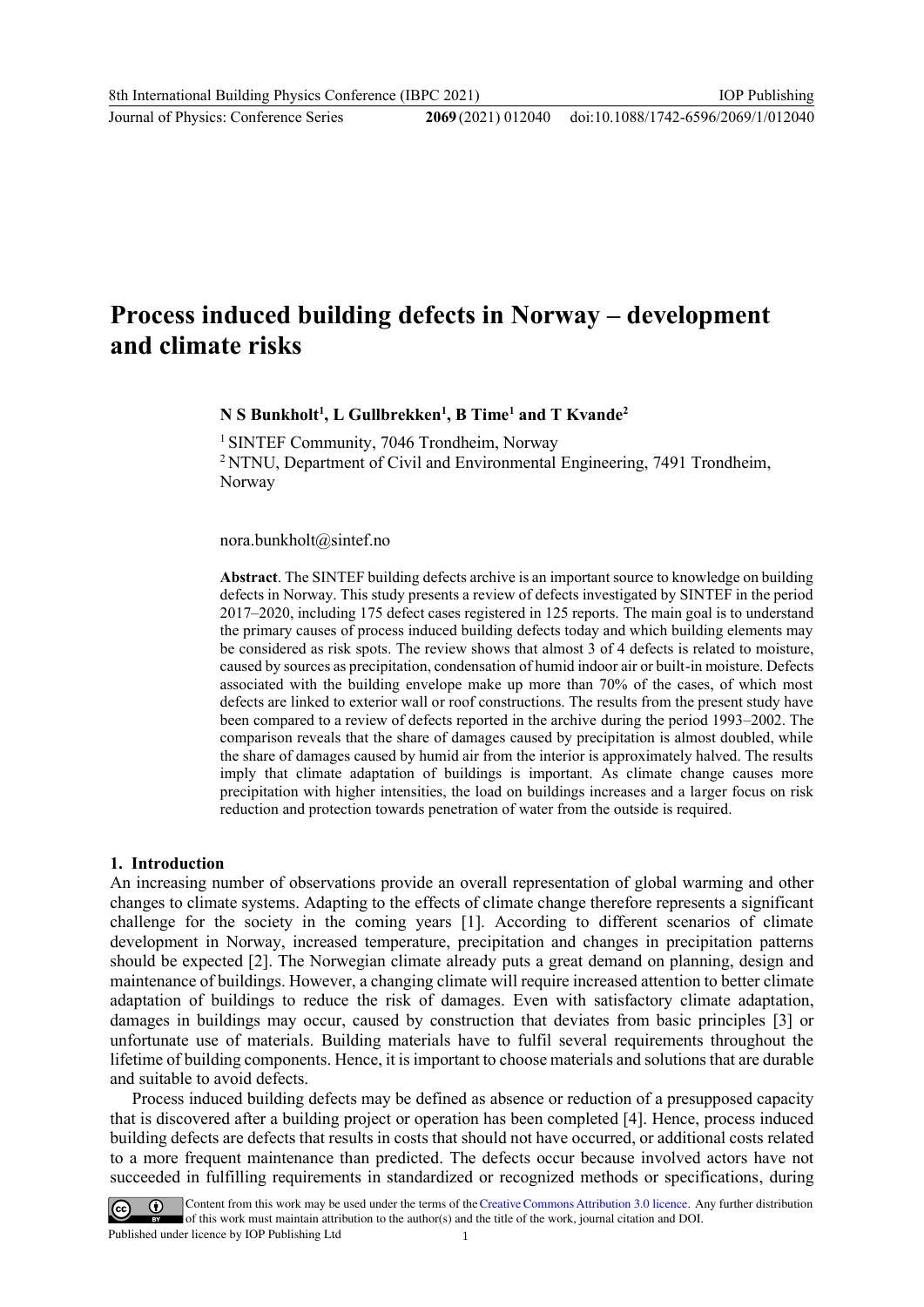| 8th International Building Physics Conference (IBPC 2021) | <b>IOP</b> Publishing                                  |
|-----------------------------------------------------------|--------------------------------------------------------|
| Journal of Physics: Conference Series                     | 2069 (2021) 012040 doi:10.1088/1742-6596/2069/1/012040 |

planning, production, or material manufacturing. Defects caused by normal wear are not defined as process induced building defects.

Process induced building defects in Norway have been studied through comprehensive analyses of building defects reported in the building defects archive of SINTEF in Norway in the period 1993–2002 [3, 5]. To increase the knowledge on defects concerning roofs, [6] performed a thorough study focusing on pitched wooden roof defects, based on the research presented by [3, 5]. In addition, [7] performed a study of defects involving ETICS reported by SINTEF in the period 1993–2017. However, the conclusions in the cited research are based on building defect assignments, of which a large share is carried out more than 20 years ago. In order to increase the knowledge on building defects in Norway today, the present paper presents a review of building defect assignments carried out by SINTEF in the period 2017–2020. The main goal is to understand the primary causes of process induced building defects today and which building elements may be considered as risk spots. In addition, the analysis of defect cases from 2017–2020 has been compared to the earlier analysis [3] of defects in the archive, in order to investigate possible changes in building defect sources and distribution throughout the years.

### **2. Method**

SINTEF has analysed building defects in Norway for more than 60 years, both on behalf of the construction industry and through comprehensive field investigations. The analyses are filed in assignment reports in a database which make up the SINTEF building defects archive. The archive is an important source to knowledge on types and causes of process induced building defects in Norway.

The present study was carried out as a qualitative investigation of building defect assignment reports in the SINTEF building defects archive. Assignments carried out in the period 2017–2020 were analysed. The material includes 175 defect cases described in 125 reports. The analysis was carried out by retrieving the following information from the assignment reports:

- Type of client
- Year of construction of the building or the building element (or, in the case of renovations, the year of renovation)
- Year of assignment
- Type of building
- Localization of damage (primary building element)
- Type of construction
- Source of defect and cause of defect

The retrieved information was sorted and analysed. In addition, the analysis of defect cases from 2017–2020 was compared with the earlier analysis of defects reported in the archive in the period 1993– 2002. The analysis from 1993–2002 included 2423 defect cases described in 2003 assignments and is reported in [3].

#### **3. Results**

The results presented in this section mainly discuss the analysis of defect cases reported in the 2017– 2020 period. The analysis from 1993–2002 is thoroughly presented in [3], but some of the results are included in [Figure 1](#page-3-0)–[Figure](#page-5-0) 5.

[Figure 1](#page-3-0) presents registered building defects distributed by type of clients. The bulk of the clients are building owners, mostly professional, but also private. [Figure 2](#page-4-0) presents building defects distributed by building type. The sub-category "domestic buildings" includes detached houses, semi-detached houses (duplexes or similar), row houses and chain houses. Apartment buildings are blocks of flats with multiple stories. Culture and research buildings is a broad category including buildings for education or research, e.g. kindergartens, schools or laboratories, cultural buildings such as museums or libraries, buildings used for sports, as well as religious buildings. Office and enterprise buildings includes, in addition to offices and similar, also hotels, shopping centres and military buildings. The analysis of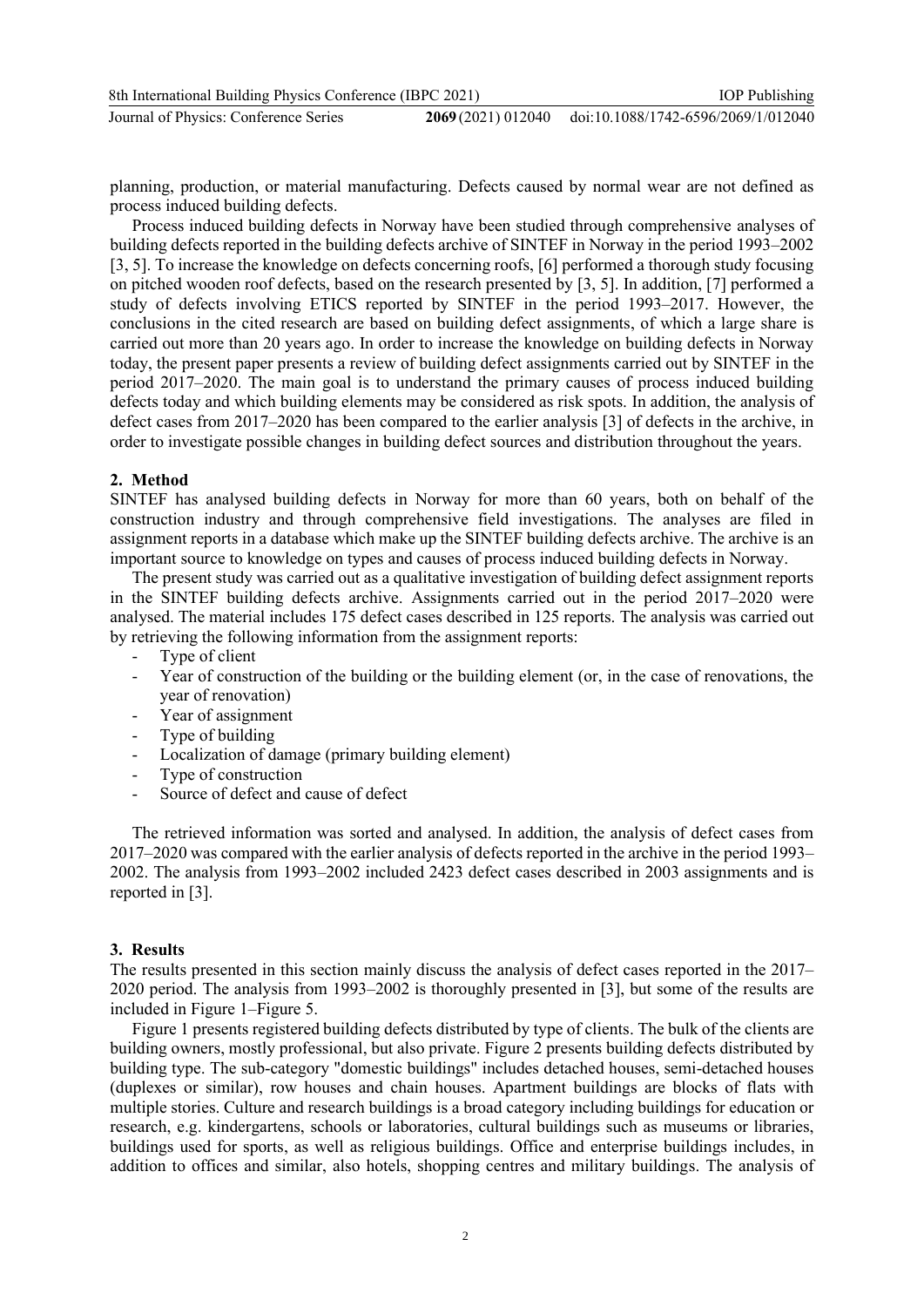building type shows that 63% of the defect cases reported in 2017–2020 are found in residential buildings. In comparison, only 37% of the total number of buildings in Norway in 2020 were residential buildings. [Table 1](#page-4-1) shows the development in number and type of residential buildings in the Norwegian building stock the last 20 years.

Distribution of building defects by localization of defects is shown in [Figure 3.](#page-4-2) Defects related to the building envelope, including roofs, exterior walls, and slab-on-ground floors, make up 70% of the investigated defect cases in the 2017–2020 period. The category "other building components" includes all elements that are not part of the building envelope, for example intermediate floors, internal walls, stairs, bathrooms and similar. The present study has not focused on discussing these types of damages. This is also the case for the category technical installations (including e.g. heating, cooling or ventilation installations, electric installations or sanitary installations).

[Figure 4](#page-5-1) details the distribution of defect localization, presenting the distribution of defects concerning roofs by type of roof construction. Unventilated (compact) roofs are roofs where the material layers are placed as close to each other as possible. Type 1 insulated pitched wooden roofs are pitched wooden roofs with separate exterior air barrier (wind barrier) and underlayer roof (waterproof layer), i.e. roofs with ventilation in an air cavity between the air barrier and the underlayer roof. Type 2 insulated pitched wooden roofs are pitched wooden roofs with combined exterior air barrier and underlayer roof (watertight breather membrane). The sub-category terraces on concrete floors includes slab structures on ground level, such as slabs above underground parking garages.

An overview of different sources of defects is presented in [Figure 5.](#page-5-0) The present study concentrates on defects related to moisture, which make up 71% of all the defect cases reported in 2017–2020. As given in [Figure 5,](#page-5-0) the defect sources are divided into different moisture sources. Indoor moisture is moisture load produced by humans, animals, or plants. Defects related to built-in moisture is caused by moisture found in materials or constructions. The category "water in soil" includes defects caused by insufficient drainage or run-off conditions on the outside terrain. As show in [Figure 5,](#page-5-0) 9% of the defects are related to moisture in combination with other sources. In many cases, this type of defects are sulphate attacks or reinforcement corrosion. 24% of the defects are not caused by moisture, but by sources as temperatures, insufficient workmanship, or material malfunctions.

The distribution of building defects based on the number of years from the completion of the building or building element until the defects were reported is presented in [Figure 6.](#page-5-2) In the case of renovations, the number of years from renovation until the defect is reported is used. Approximately 13% of the building defects are reported within the first year, and about 50% of the defects are reported 5 years after completion of the building.



<span id="page-3-0"></span>**Figure 1.** Building defects distributed by type of clients.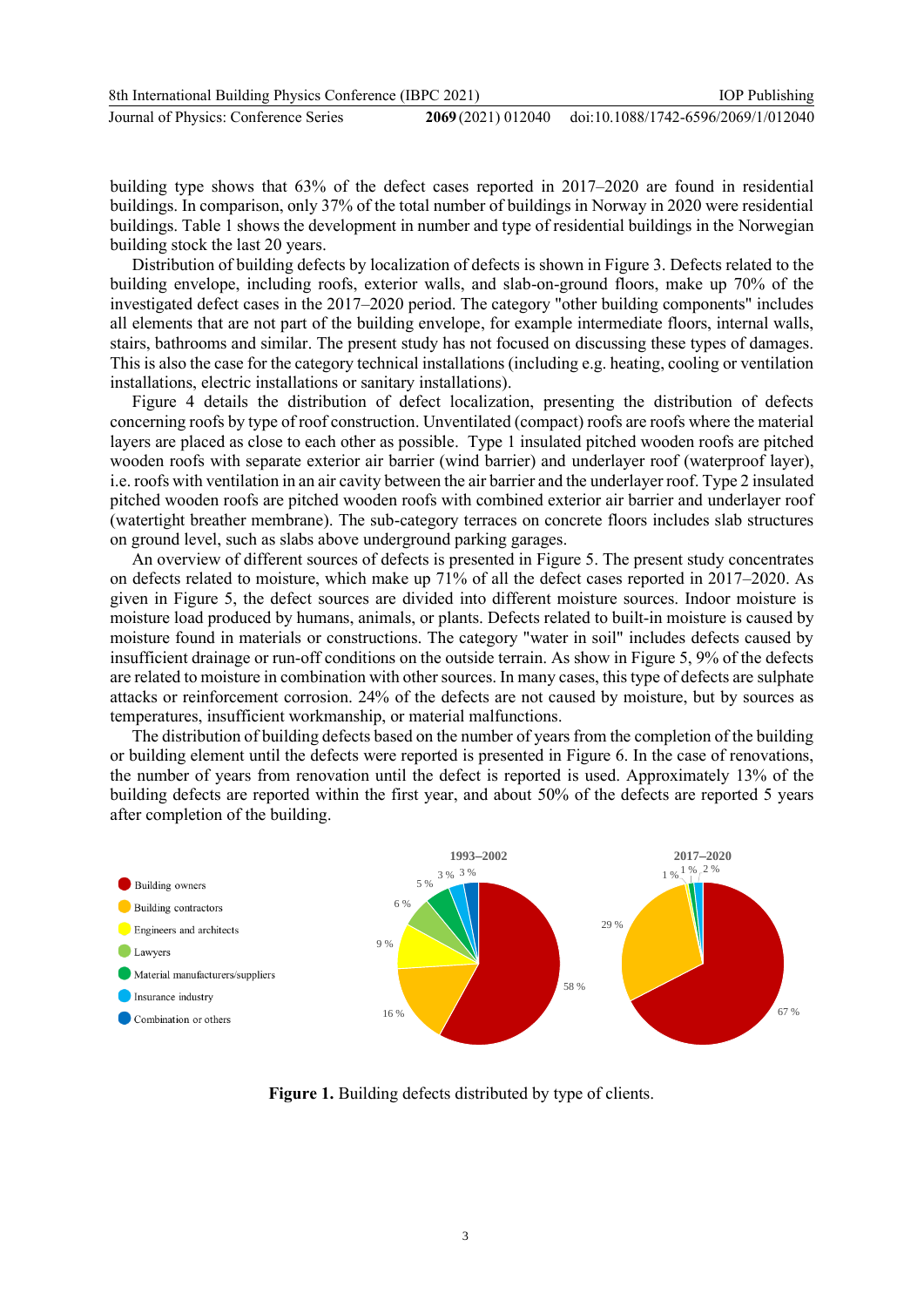8th International Building Physics Conference (IBPC 2021) Journal of Physics: Conference Series **2069** (2021) 012040 IOP Publishing doi:10.1088/1742-6596/2069/1/012040 3 % 1 % **1993**−**2002**  $6\%$  1% **2017**−**2020**



**Figure 2.** Building defects distributed by type of building.

<span id="page-4-1"></span><span id="page-4-0"></span>**Table 1.** Development in number and type of residential buildings in the Norwegian building stock [8]. Numbers in parentheses indicate the share of the given building type of the total number of residential buildings.

|                                            | 2001              |            | 2020                    |           |
|--------------------------------------------|-------------------|------------|-------------------------|-----------|
| Residential buildings (total)              | 1 352 872         |            | l 564 662               |           |
| Detached house                             | 1 102 553         | $(81.5\%)$ | 1174481(75.1%)          |           |
| Semi-detached house (duplex)               | $108\,971(8.1\%)$ |            | $171\,080\quad(10.9\%)$ |           |
| Row house, chain house, triplex or similar | 116 832           | $(8.6\%)$  | 172 198 $(11.0\%)$      |           |
| Multi-storey/apartment building            | 22 3 6 8          | $(1.7\%)$  | 41 578                  | $(2.7\%)$ |
| Residence for communities                  | 2148              | $(0.2\%)$  | 5325                    | $(0.3\%)$ |



<span id="page-4-2"></span>**Figure 3.** Building defects distributed by localization of damage.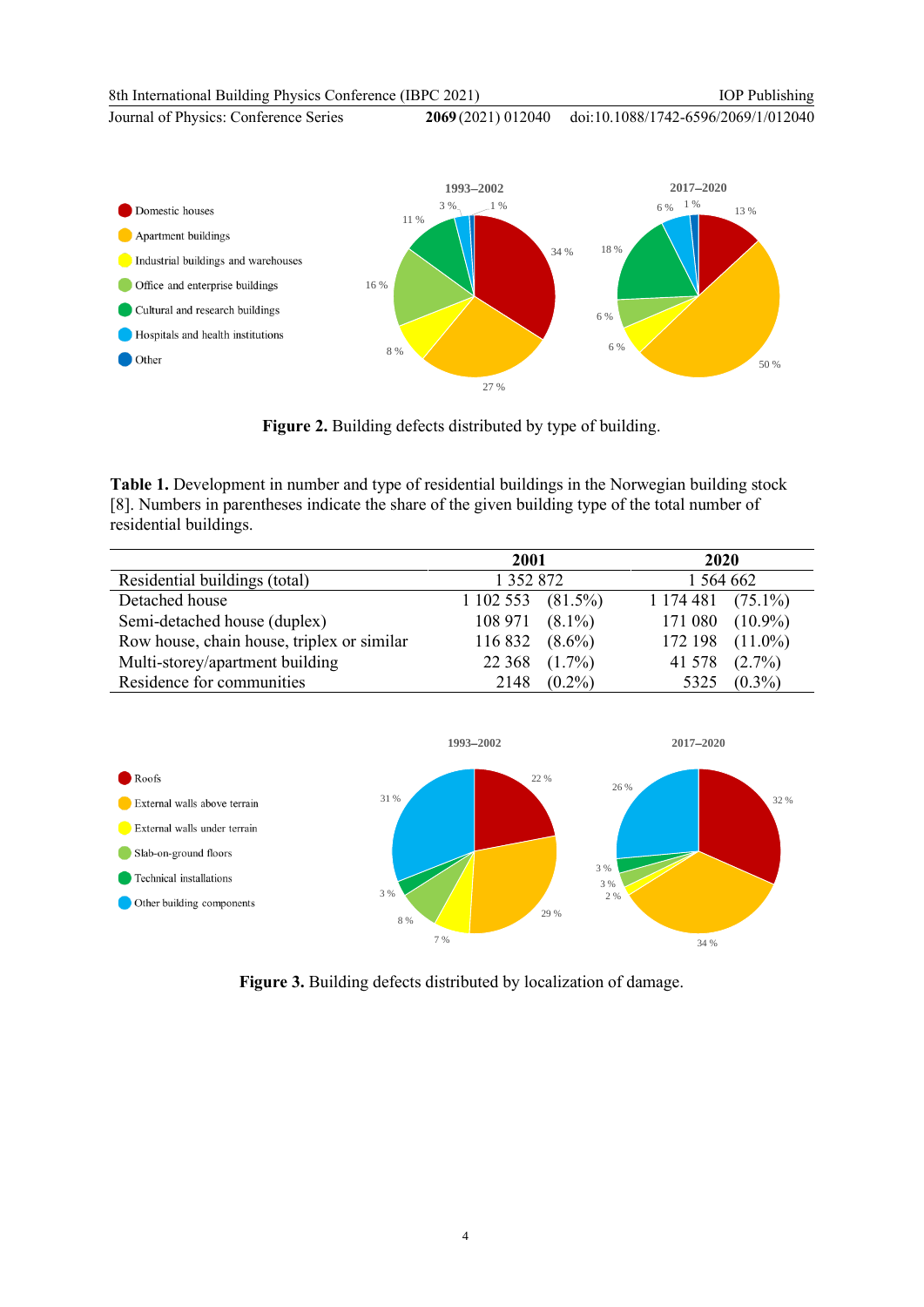#### 8th International Building Physics Conference (IBPC 2021)

IOP Publishing

Journal of Physics: Conference Series **2069** (2021) 012040

doi:10.1088/1742-6596/2069/1/012040



# **Figure 4.** Building defects in roof constructions, distributed by type of roof construction.

<span id="page-5-1"></span>

**Figure 5.** Building defects distributed by type of damage source.

<span id="page-5-0"></span>

No. of years from completion until defects are being reported

<span id="page-5-2"></span>Figure 6. Distribution of building defects based on number of years from completion of the building until the defects are reported by SINTEF.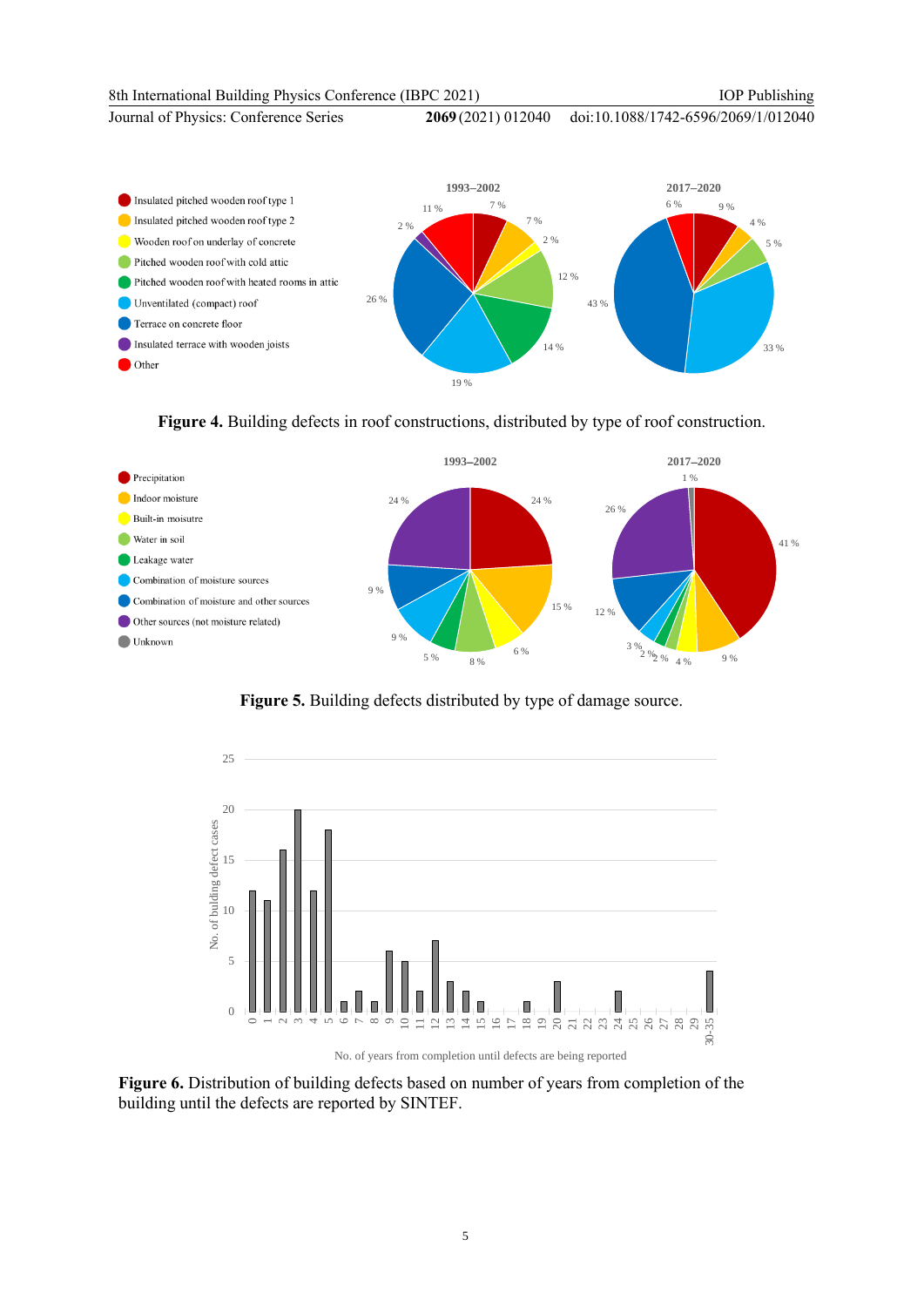Journal of Physics: Conference Series **2069** (2021) 012040

#### **4. Discussion**

#### *4.1. Representativeness of the study*

The analysis presented in this paper is based on the building defect assignment reports in the building defects archive of SINTEF. The reports are based on consultancy assignments from various actors in the building industry, as shown in [Figure 1.](#page-3-0) The selection of building defects is consequently a result of the accessible reports in the archive and does not necessarily represent the actual distribution of building defects in the Norwegian building stock. It must be underlined that only a small part of the total amount of process induced building defects in Norway is included in the archive, and often it is types of defects that are not easy to analyse or judge. Hence, the study has a disadvantage in terms of general validity. However, the statistics from the archive is still a source to valuable knowledge on building defects, including information about typical risk spots and vulnerable building elements. One major advantage of the building defects archive is the number of reports collected over a long period of time, and the possibility of investigating development in type of defects. In addition, all the defect cases investigated by SINTEF have been thoroughly analysed, including evaluation of the causes of defects.

It should be added to this discussion that several different factors will affect the selection of defects assignments involving SINTEF. Costs related to the assignments will most likely affect the type of clients (actors) involved, making professional clients more dominant than private clients. Changes in costs could therefore result in changes in both the amount and type of defects registered in the archive. The policy of SINTEF the later years has been to work mostly for professional customers from the building industry, which also affect the character of the assignment reports. It is also reasonable to assume that the type of defects assigned to SINTEF is related to SINTEF's expertise. This will affect the number of defects registered in each category in the results. This is clearly shown in the share of defects on technical installations presented in [Figure 3:](#page-4-2) defects related to technical installations do not reflect the actual share of defects in these installations, but rather expresses that this is not the area of expertise of SINTEF.

#### *4.2. Sources of defects*

Buildings in Norway are subjected to severe weather exposure and large moisture loads. Almost 3 out 4 defect cases assessed by SINTEF during 2017–2020 are caused by moisture, from sources like precipitation, condensation due to humid indoor air or from built-in moisture in materials and constructions. The overview of damage sources given in [Figure 5](#page-5-0) shows that penetration of water is a recurring cause of defects in building constructions. More than 40% of the reported defects may be linked to precipitation. In comparison, only 9% of the defects are caused by humid indoor air, for example due to leakages into the construction from the interior air. The comparison with the analysis from 1993–2002 shows that the share of moisture damages is relatively stable (71% in 2017–2020 and 76% in 1993–2002), while the allocation to different moisture sources has changed[. Figure 5](#page-5-0) shows that the fraction of defects caused by precipitation is almost doubled. Changes in precipitation patterns may be one reason to the observed increase in defect cases reported in which precipitation is involved. The results imply that increased focus on climate adaptation of buildings is important. As climate change causes more precipitation with higher intensities, the load on buildings increases. Consequently, a larger focus on risk reduction and protection towards penetration of water from the outside is required. This involves measures like watertight membranes, good solutions for run-off and drainage, as well as coordinated building processes. Details and penetrations though external walls are equally important to obtain a well-thought design to protect from water penetration.

Furthermore, the comparison shows that defects caused by humid indoor air is approximately halved. Stricter air tightness requirements in Norwegian building regulations have resulted in larger focus on correct installation of exterior air barriers and interior air and vapour barriers. An important regulatory measure to guarantee compliance with building codes in Norway is the Technical Regulations (Regulations on technical requirements for construction works) under the Norwegian Planning and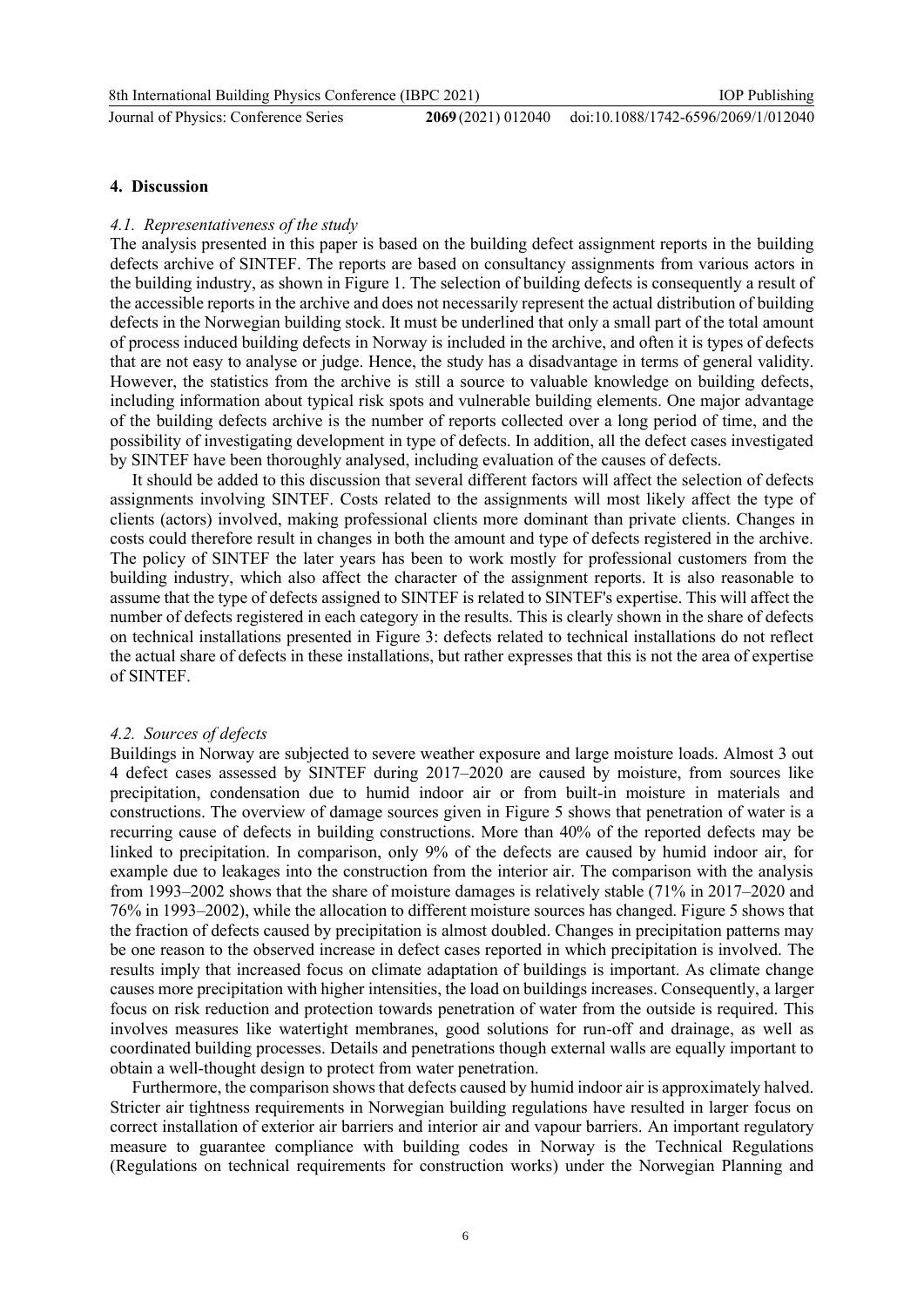8th International Building Physics Conference (IBPC 2021)

Journal of Physics: Conference Series **2069** (2021) 012040

Building Act (pba). The current requirement of air tightness of buildings is an air change (at 50 Pa pressure difference) of  $\leq 0.6$  h<sup>-1</sup> in general for residential buildings, and a minimum requirement of  $\leq$ 1.5 h-1 for all buildings. The current requirements have been in force since 2017, but the airtightness requirements have been unchanged since 2007. In addition, more buildings than before are constructed as passive houses, where the requirement is an air change  $\leq 0.6$  h<sup>-1</sup> for all types of buildings according to NS 3700 [9]. In comparison, the requirement in the Technical Regulations from 1997 (until 2007) was an air change  $\leq 2.5$  h<sup>-1</sup> for detached houses and a minimum requirement of  $\leq 3$  h<sup>-1</sup> for all buildings. As about 50% of the buildings investigated in each of the two studied periods were less than 5 years old (see [Figure 6](#page-5-2) and [3]), it is likely that many of them were completed under different requirements of airtightness. In addition, according to the Norwegian building regulations heat recovery of ventilation air has been mandatory since 2007, which makes mechanical ventilation of indoor air necessary. Hence, newer buildings are constructed more airtight and is better ventilated, which may explain the reduction in the share of damages caused by air leakages and subsequent condensation or relative humidity above the critical level for moisture problems to occur.

#### *4.3. Localization of defects*

The analysis shows that defects associated with the building envelope make up more than 70% of the reported defects in 2017–2020. Many defects are linked to roof constructions. The analysis from 1993– 2002 revealed that 40% of defects in roofs were found in ventilated pitched wooden roofs, while only 20% of the defects were linked to unventilated (compact) roofs, as shown in [Figure 4](#page-5-1) and in [3, 6]. The assignments from 2017–2020 shows, however, that the fraction of defects linked to unventilated roofs has increased to 30%. In addition, more than 40% of the roof defects are found in unventilated terraces (this category also includes slabs above e.g. parking garages below ground level). In total, defects in unventilated roof constructions make up almost 3/4 of all reported roof defects in the period.

The results may reflect a general increase in the use of unventilated roof constructions, but the numbers also indicate that these types of constructions may be difficult to build correctly to avoid water leakages from the outside. As an example, about 80% of the defects on unventilated terraces are linked to penetration of precipitation, in which leakages in the roof membrane and insufficient connections to terrace doors are recurring reasons to defects. The latter may partly be explained by a change in the Norwegian regulations, which incorporated requirements to universal design in buildings in 2010. This has affected the accepted height of door sills, which may be challenging to combine with sufficient moisture safety. In addition, roofs are to a larger extent built with supplementary installations, such as photovoltaic panels, ventilation equipment, rooftop gardens and similar, which may increase the risk of penetrations in the roof membrane and subsequent water leakages. The use of roofs as part of the storm water management is also growing, introducing a more complex variety of perspectives regarding handling of quality risk [10]. When analysing the fraction of defect cases, it is of great importance to keep in mind that the distribution will be affected by the type of buildings the damages occur in[. Figure](#page-4-0)  [2](#page-4-0) shows that a larger fraction of assessed defects is linked to apartment buildings, which may also be one reason for the increase in defects in unventilated roof constructions. This may partly be described by a general increase in the number of apartment buildings in Norway, which is approximately doubled the last 20 years, as shown in [Table 1.](#page-4-1)

## **5. Conclusion**

SINTEF has analysed building defects in Norway for more than 60 years, both on behalf of the construction industry and through comprehensive field investigations. A review of the building defect assignments carried out in the period 2017–2020 compared to assignments carried out in 1993–2002 indicates that stricter air tightness requirements has resulted in fewer defects related to air leakages and subsequent condensation. The share of defects linked to precipitation has increased, especially in unventilated roofs and terraces. The results imply that increased focus on climate adaptation of buildings